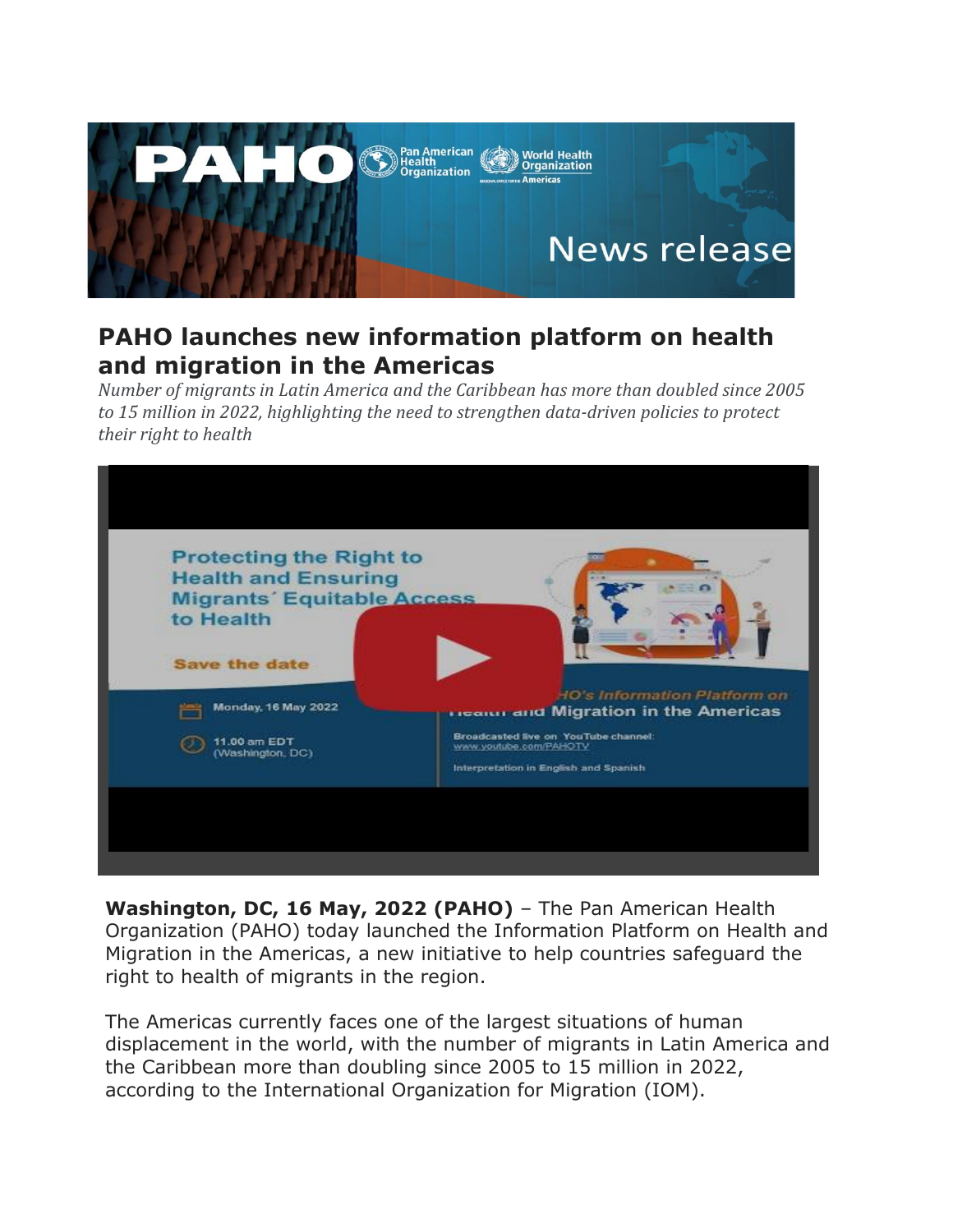However, data gaps on health and migration present challenges when it comes to the development of informed public health interventions for migrants.

The new platform aims to address the lack of regional data on migration and health by providing countries with an easy-to-use interactive digital repository of related research and information from across the Americas. This will facilitate knowledge sharing and enable governments to develop policy and initiatives that respond to the needs of the growing number of migrants.

In the Americas, poverty, violence, political instability, food insecurity, economic hardship and environmental events are among the primary drivers of migration. The region is also characterized by migratory flows northward, both from within the continent itself, as well as from parts of Africa and Asia.

The long-lasting social, health and economic impacts of the COVID-19 pandemic has exacerbated many of these issues.

"Today, millions of migrants in the region are facing challenges at every stage of the migratory process, without access to primary health care services, medicines, vaccines, or mental health services and psychosocial support," said Dr. Jarbas Barbosa, PAHO Assistant Director.

"Linguistic and cultural differences and discrimination are among the number of variants hindering the timely access to care for migrant populations," he added.

The platform was developed in collaboration with the University of Torcuato Di Tella in Argentina and the Universidad del Desarrollo in Chile, and will provide governments with information on policy, legal and regulatory frameworks on health and migration from 19 countries in the region and serve as a repository for scientific literature on the topic.

The Information Platform is intended to galvanize "action to protect migrants' health, the health of populations in host countries and to move us closer to achieving Universal Health," Dr. Barbosa said.

## **Health and Migration in the Americas**

Millions of migrants in the Americas face a number of barriers to health including lack of access to primary health care, medicines, vaccines and mental health services.